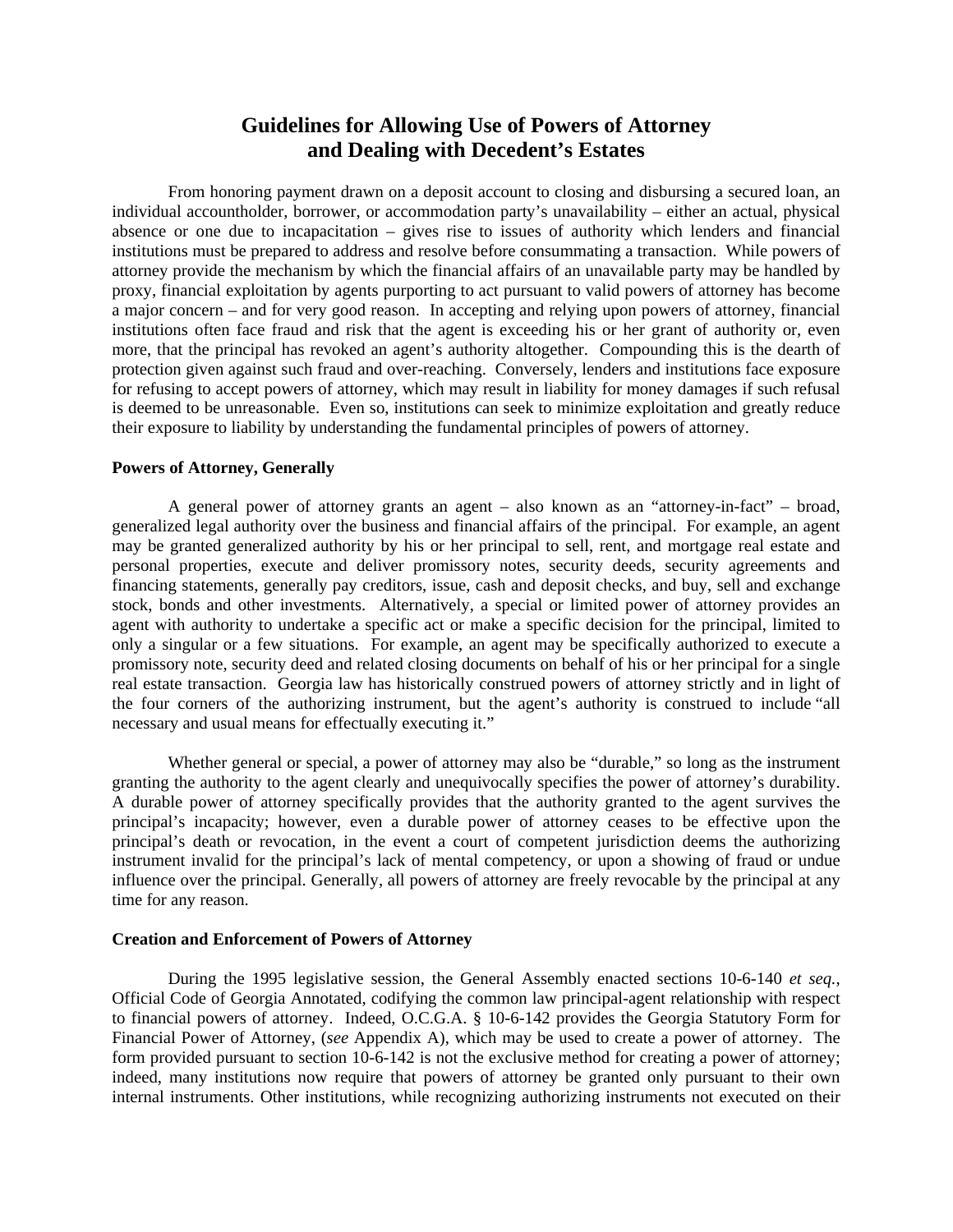own internal forms, require an agent to execute a separate affidavit concerning his or her authority, attesting that the principal is not deceased and that the agent's authority remains valid. Regardless, institutions which mandate that authorizing instruments substantially comply with the statutory form approved by the legislature can be more assured as to the validity of the power of attorney.

In Georgia, to be valid and enforceable, instruments granting powers of attorney must be written and must be executed by the principal in the presence of two (2) witnesses who must also execute the authorizing instrument. Moreover, one of the signing witnesses must be someone other than the principal's spouse or relative by consanguinity. The Georgia Statutory Form for Financial Power of Attorney also provides for execution by the agent of an acceptance of the authority granted him or her. While authorizing instruments do not need to be notarized unless there is a grant of authority concerning real and/or personal property transactions, as a matter of best policy and practice, it is always preferable that the instrument granting the power of attorney be notarized.

Unless the authorizing instrument provides otherwise, a power of attorney is effective immediately upon proper execution. That said, an instrument may provide for the occurrence of a specific event or future date on which the power of attorney becomes effective. An authorizing instrument may provide that the principal's incapacity is the specific triggering event which grants the agent power of attorney, in which event the power of attorney is denominated a "springing" power of attorney.

## **Cessation of Powers of Attorney**

A power of attorney is not an absolute grant of authority to the agent; meaning the authority granted is concomitant with that of the principal who may still exercise all rights relative to the handling of his or her own financial affairs so long as the principal is able. The corollary being that a power of attorney only allows the agent to act if the principal is also able to act in that regard at that time. (Of course, this does not include durable powers of attorney, as they specifically provide that the authority granted to the agent survives the principal's incapacity). Consequently, the power of attorney ceases to be effective when the principal no longer has the capacity to competently act on his or her own behalf.

Understanding this general premise, powers of attorney terminate upon the appointment of a conservator of the principal's property and upon the death of the principal. Similarly, powers of attorney terminate upon the death of the agent, so long as the power of attorney does not specify one or more alternate, contingent or successor agents.

As mentioned above, generally speaking, powers of attorney may be freely revoked. Revocation may be made by the principal orally or by signed and dated writing transmitted to the agent. Of course, any revocation should also be transmitted to all third-parties, including all lenders and financial institutions which are relying or have relied on the power of attorney or which are dealing or have dealt with the principal's agent. Unless and until a lender or institution receives notice of revocation of a power of attorney, they may continue to rely upon the agent's authority.

Additionally, much like with the creation of powers of attorney, an authorizing instrument may provide for the occurrence of a specific event (for example, the incapacity of the principal) or future date on which the power of attorney ceases to be effective.

In the event of a divorce filing involving the principal under an instrument granting power of attorney, and where the principal has appointed his or her spouse as agent, the power of attorney is not automatically terminated.